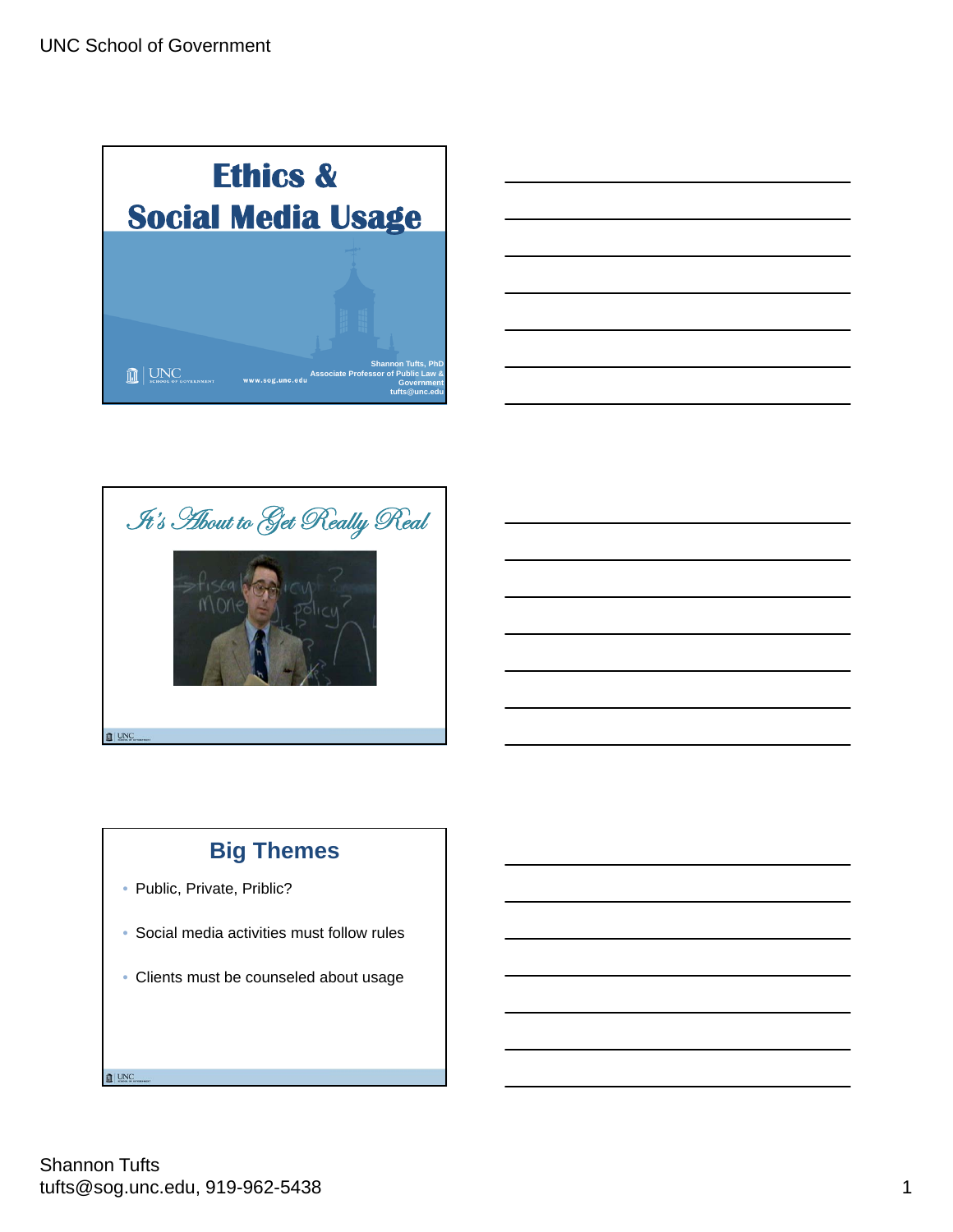



# **Think Before You Tweet**

"Naughty, naughty boy"

 $\blacksquare$  UNC

"Why is Phil Klein smiling? There is nothing to smile about, douchebag."

Tweets by Sarah Peterson Herr, a court research attorney, at an ethics hearing

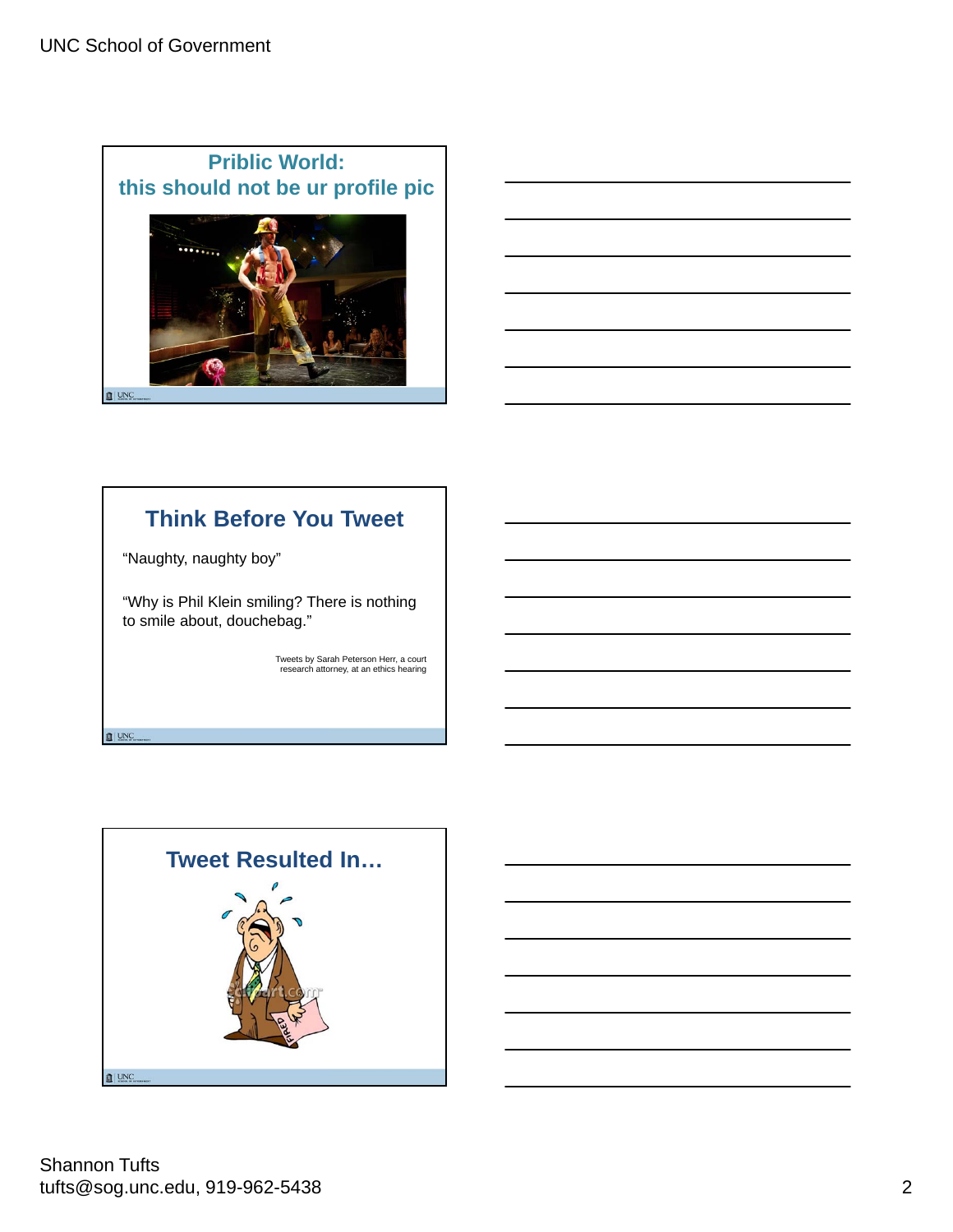### **So Many Rules, So Little Time**

- Revealing confidential information
- Embarrassing your client, yourself, your employer, others
- Violating advertising/solicitation rules
- Violating "no contact" rule
- Pretexting
- Ex Parte communications with judges
- Inadvertently entering into an attorney-client relationship
- Committing unauthorized practice of law
- Getting caught in a lie
- Violating substantive law (infringement, defamation, etc.)

 $\mathbf{I}$  UNC

### Confidentiality & Embarrassment



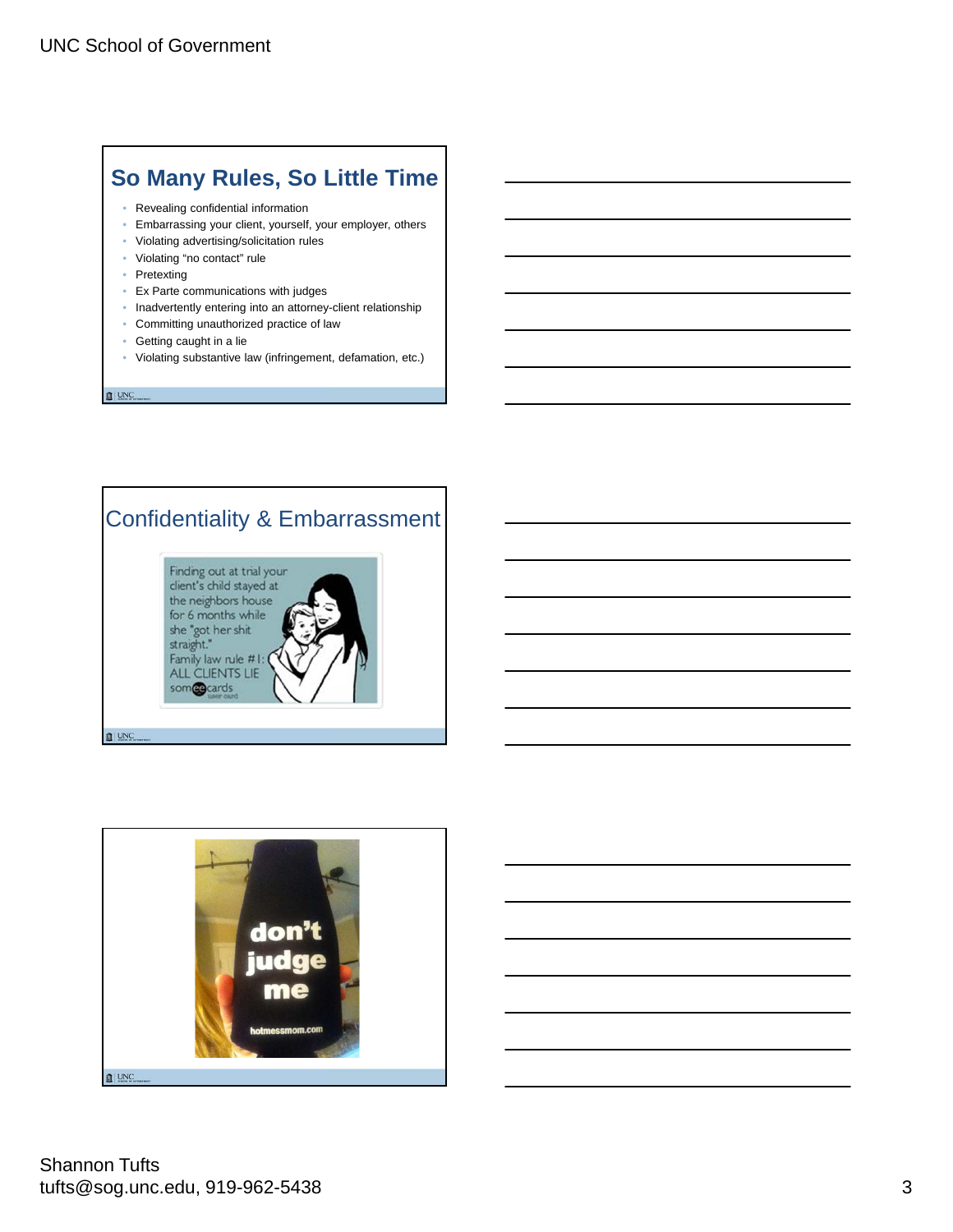$\mathbf{R}$  UNC



"Got that W! My client is delighted. Who wants to be next?"

• Can be "communication" or "advertising" or "testimonial" but definitely a violation

#### More Advertising Issues

- False or Misleading Statements: South Carolina Ethics Opinion 12-03, for example, concluded that lawyers may not participate in websites designed to allow non-lawyer users to post legal questions where the website describes the attorneys answering those questions as "experts."
- Everything you do on social media is potentially an advertisement
- Know the T&Cs: inadvertent prohibited solicitations  $\mathbf{R}$  UNC